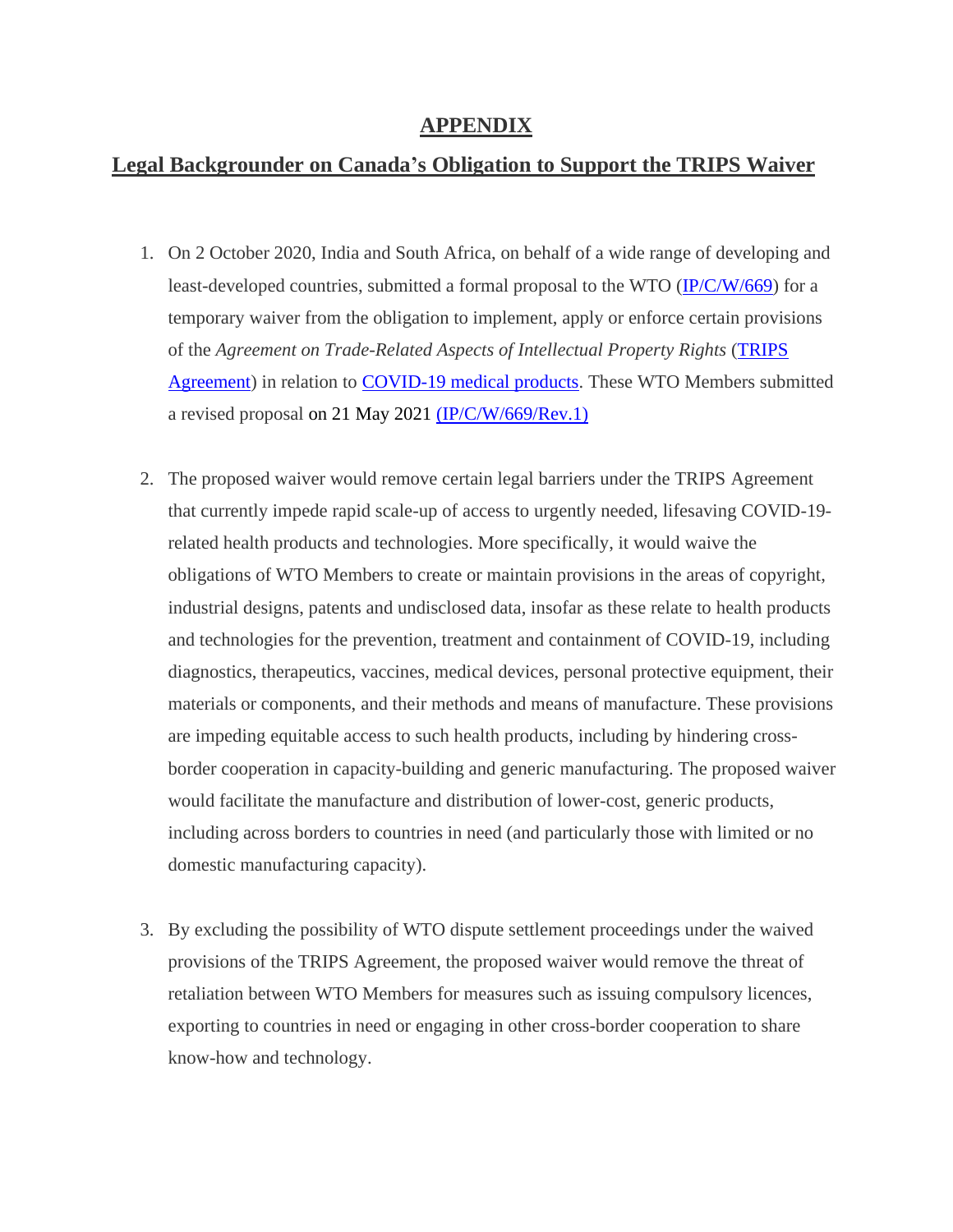The failure to date of WTO Members to have adopted the TRIPS waiver has prevented wider production of affordable vaccines for low-income countries, increasing the number of cases and deaths from COVID-19 and permitting the emergence of variants of COVID-19 among unvaccinated populations. It has led to many more deaths from COVID-19 in all countries than would have occurred had there been equitable access sooner to such health products. The consequence of a failure to adopt the TRIPS waiver to facilitate a global strategy for the prevention, containment and treatment of COVID-19, and to prevent the emergence of new variants, could be millions of deaths worldwide, including among residents of Canada, with further severe social and economic consequences.

4. While Canada is unable to unilaterally bring about a TRIPS waiver, nonetheless, it is in position to significantly affect the outcome of deliberations on this issue as WTO Member.

## *Obligation to perform human rights treaty obligations in good faith*

- 5. The obligation to perform treaty obligations in good faith, as required by Article 26 of the *Vienna Convention on the Law of Treaties* (*pacta sunt servanda*), is recognised as *jus cogens*, a peremptory norm of international law and as such is domestically enforceable by domestic courts. Failing to act at the WTO, in response to the TRIPS waiver proposal, in accordance with Canada's obligations under international human rights law and the UN Charter to co-operate internationally and to engage in joint action to combat a global pandemic in which millions of lives are at risk, is contrary to Canada's obligation to perform its obligations under international human rights treaties in good faith.
	- Article 28 of the *Universal Declaration of Human Rights* recognizes that everyone is entitled to a social and international order in which the rights and freedoms set forth in this Declaration can be fully realized.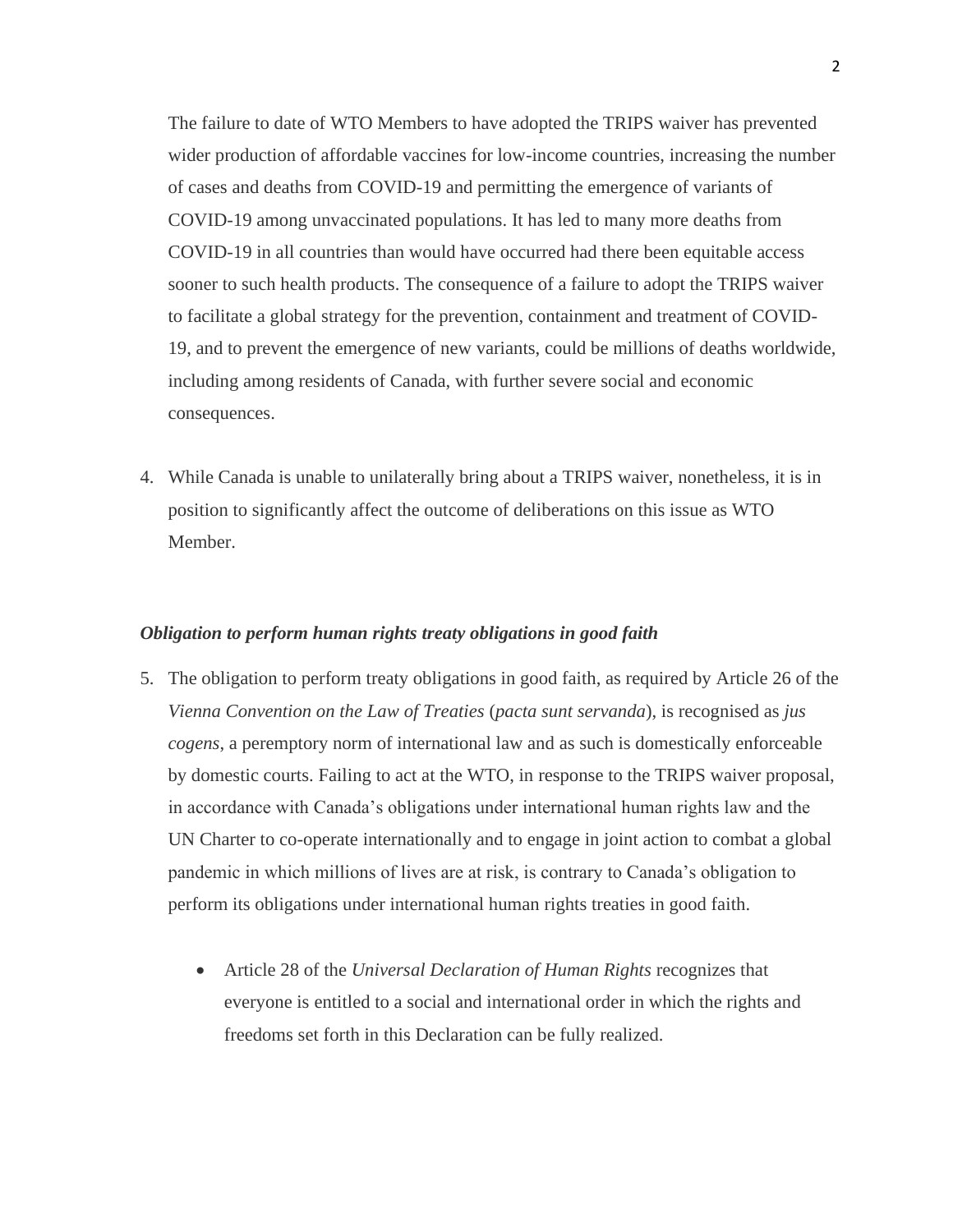- UN Member States are committed under the UN Charter (Articles 55 and 56) to joint action for achievement of solutions to health and related problems and universal respect and observance of human rights for all.
- Canada is required under article 2(1) of the *International Covenant on Economic, Social and Cultural Rights* (ICESCR) to adopt measures individually and through international assistance and co-operation, especially economic and technical, to realize the rights set out in the ICESCR by all appropriate means, including particularly the adoption of legislative measures. Two rights recognized in the ICESCR are of particular relevance.
- Article 12 of the ICESCR guarantees the right of everyone to the highest attainable standard of physical and mental health. Article  $12(2)(c)$  creates explicit obligations to prevent, treat and control epidemic diseases and Article 12(2)(d) specifies that states have an obligation to create conditions to ensure all people have access to medical service and medical attention. In its General Comment on [the right to health t](https://www.refworld.org/pdfid/4538838d0.pdf)he UN Committee on Economic, Social and Cultural Rights (CESCR) sets out that Article 12(2)(d) requires State parties to undertake joint efforts to make available relevant technologies and to implement or enhance immunization programmes and other strategies of infectious disease control.
- Article 15 of the ICESCR establishes the right to "enjoy the benefits of scientific progress and its applications" In its [General Comment on Article 15,](https://www.refworld.org/type,GENERAL,CESCR,,441543594,0.html) the CESCR has clarified that "States parties should recognize the essential role of international cooperation for the achievement of the rights recognized in the Covenant." The General Comment states that intellectual property is a social product and has a social function and that States parties thus have a duty to prevent unreasonably high costs for access to essential medicines.
- In the CESCR's *[Statement on universal affordable vaccination against](https://docstore.ohchr.org/SelfServices/FilesHandler.ashx?enc=4slQ6QSmlBEDzFEovLCuW1AVC1NkPsgUedPlF1vfPMKseJUC1CI6FcIakFK95v85g4Ik7k7QBI8EdfqmClTMrneFvtX1I0IL8hktDGNgWJc7FBC2uG%2b%2fdxsnlN1jrczo)  [coronavirus disease \(COVID-19\), international cooperation and intellectual](https://docstore.ohchr.org/SelfServices/FilesHandler.ashx?enc=4slQ6QSmlBEDzFEovLCuW1AVC1NkPsgUedPlF1vfPMKseJUC1CI6FcIakFK95v85g4Ik7k7QBI8EdfqmClTMrneFvtX1I0IL8hktDGNgWJc7FBC2uG%2b%2fdxsnlN1jrczo)*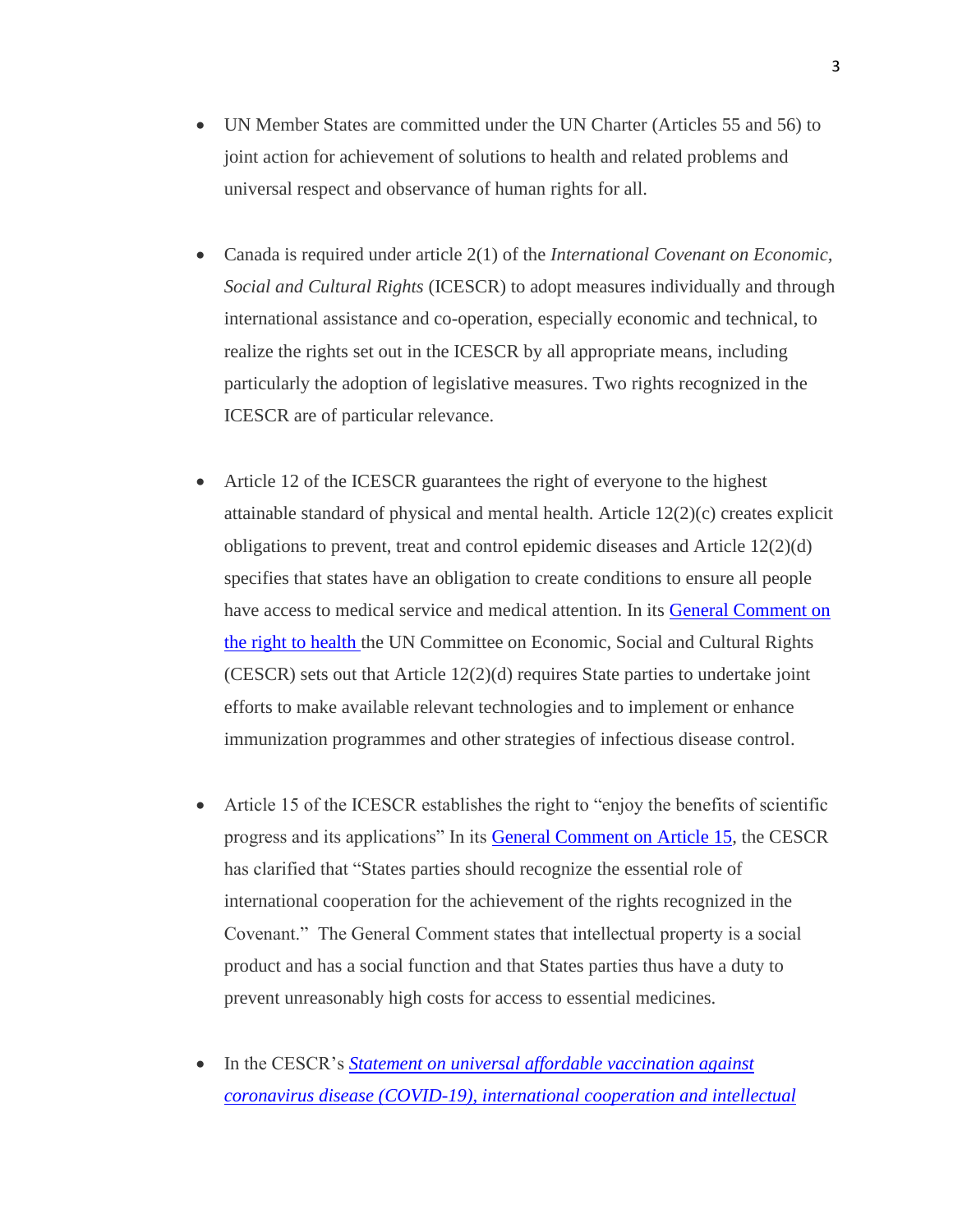*[property \(E/C.12/2021/1\)](https://docstore.ohchr.org/SelfServices/FilesHandler.ashx?enc=4slQ6QSmlBEDzFEovLCuW1AVC1NkPsgUedPlF1vfPMKseJUC1CI6FcIakFK95v85g4Ik7k7QBI8EdfqmClTMrneFvtX1I0IL8hktDGNgWJc7FBC2uG%2b%2fdxsnlN1jrczo)* of April 21, 2021 the Committee stated that the TRIPS waiver is an essential element of complementary strategies to address the pandemic and that failing to approve it will also stand in the way of global economic recovery, which is necessary in order to overcome the negative impact of the pandemic on the enjoyment of all economic, social and cultural rights.

- Article 6 of the *International Covenant on Civil and Political Rights* establishes the right to life. The UN Human Rights Committee, in its [General Comment on](https://undocs.org/CCPR/C/GC/36)  [the right to life](https://undocs.org/CCPR/C/GC/36) and in its [jurisprudence,](https://docstore.ohchr.org/SelfServices/FilesHandler.ashx?enc=6QkG1d%2fPPRiCAqhKb7yhstcNDCvDan1pXU7dsZDBaDUTGwvepRQQ4nwed0EKFgVQ1PMnrThSRVGq36Wd%2fdgnclNKEZT2ee5xTjoyNmiapxrxB8hNy3xID1qlQfO4XMfbSns9SrVKk2dshmsxA2QWVF9ozlsMPG5LTvkfhPliKEA%3d) has clarified that article 6 requires State parties to take appropriate measures to address the prevalence of life-threatening diseases such as AIDS, tuberculosis and malaria; take measures to ensure access without delay by individuals to essential health care; and to ensure access to essential health care to prevent a reasonably foreseeable risk that can result in loss of life.
- The equal enjoyment of the right to health without discrimination is also protected under the *Convention on the Elimination of All Forms of Discrimination against Women* (Article 12), the *Convention on the Elimination of All Forms of Racial Discrimination* (Article 5) the *Convention on the Rights of Persons with Disabilities* (Article 25) and the *Convention on the Rights of the Child* (Article 24).
- The right to health of Indigenous Peoples is recognized in the *UN Declaration on the Rights of Indigenous Peoples*, which has been affirmed by Canada in the *United Nations Declaration on the Rights of Indigenous Peoples Act* as a universal international human rights instrument with application in Canadian law.
- 6. The *Vienna Convention*'s general rule of interpretation under Article 31(3)(c) also requires treaty parties to interpret their obligations – including obligations under TRIPS – by "taking into account any relevant rules of international law applicable in the relations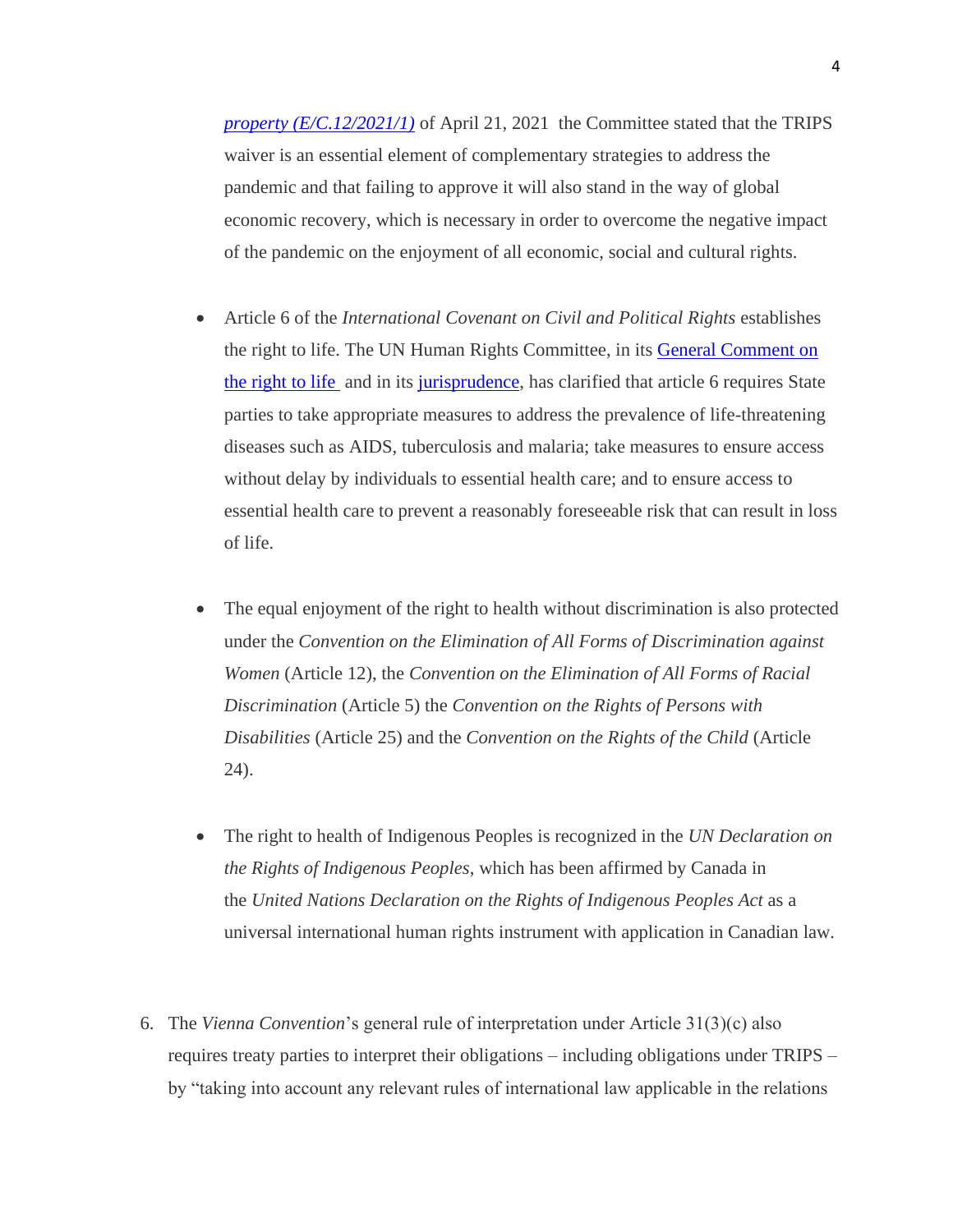between parties," which includes in this instance the international human rights obligations enumerated above.

- 7. Supporting the proposed waiver of TRIPS obligations is consistent with WTO Members' own previous agreements regarding the interpretation and application of TRIPS. In the *Doha Declaration on TRIPS and Public Health* (2001), the WTO Ministerial Conference expressly declared: "We agree that the TRIPS Agreement does not and should not prevent Members from taking measures to protect public health. Accordingly, while reiterating our commitment to the TRIPS Agreement, we affirm that the Agreement can and should be interpreted and implemented in a manner supportive of WTO Members' right to protect public health and, in particular, to promote access to medicines for all." Article 31(3)(b) of the *Vienna Convention on the Law of Treaties* requires treaty parties to interpret their treaty obligations in light of "any subsequent agreement between the parties regarding the interpretation of the treaty or the application of its provisions."
- 8. Canada has the flexibility under the TRIPS Agreement to avoid any potential conflict between the TRIPS Agreement and international human rights obligations, including most obviously and easily by agreeing to the TRIPS waiver. Doing so is both in keeping with WTO Members' own previous agreement to interpret and implement TRIPS to support efforts by Members to protect public health and promote universal access to medicines, and gives effect to its legal obligations to respect, protect and fulfil – including through international assistance and cooperation – the universal rights to enjoy the benefits of scientific progress, to enjoy the highest attainable standard of health, and to life. As such, taking the step of supporting the proposed TRIPS waiver is in keeping with the correct interpretation of the TRIPS Agreement (pursuant to VCLT's rules of treaty interpretation requiring attention to WTO Members' own Doha Declaration) and with Canada's obligations under the VCLT to perform its human rights treaty obligations in good faith.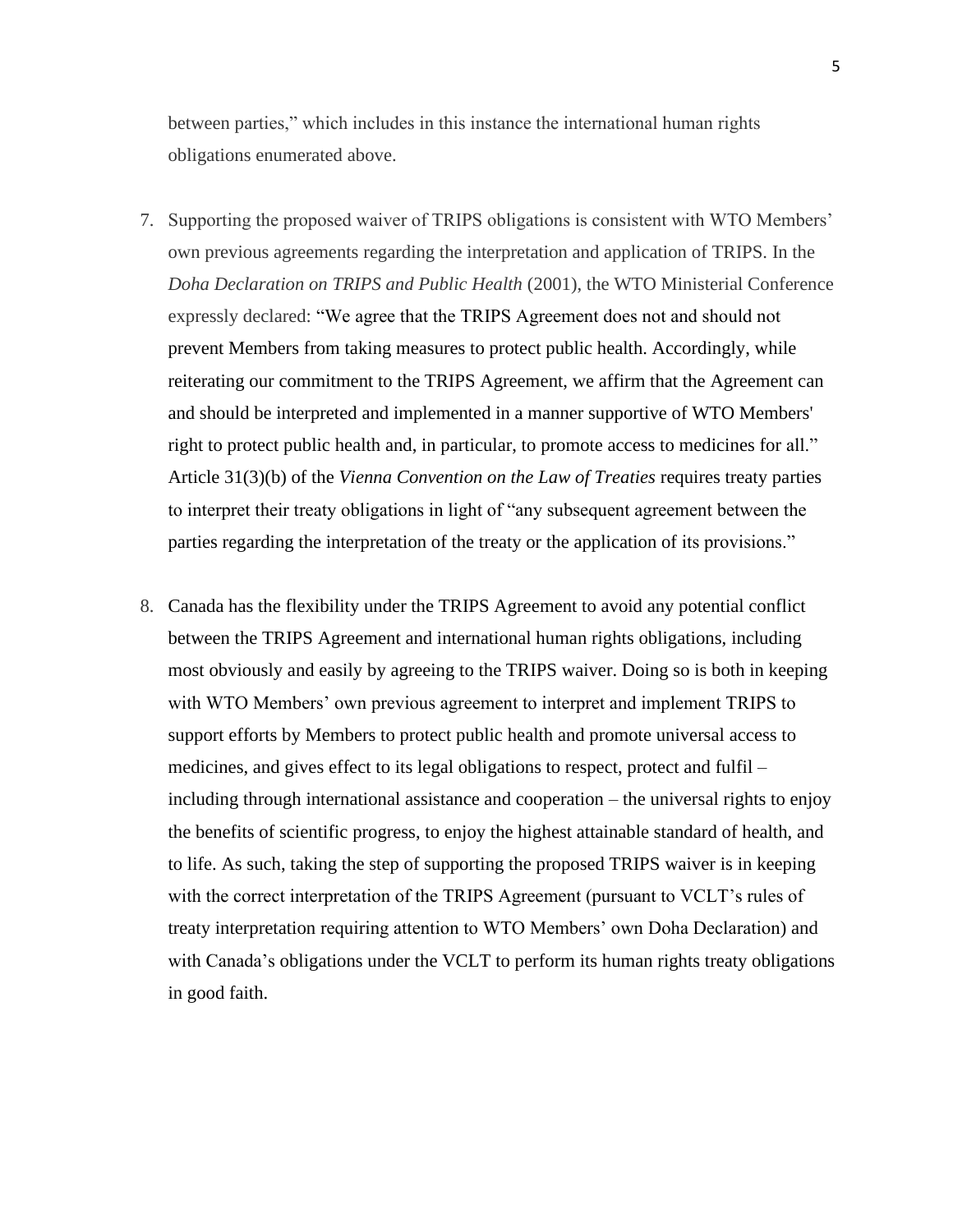#### *Section 7 of the Canadian Charter of Rights and Freedoms*

9. Canada's failure to support the TRIPS waiver at the WTO has placed the lives of residents of Canada at risk by preventing wider access in developing countries to health products and technologies necessary to combat the spread of COVID-19. This has increased the risk that deadly variants will emerge which, in turn, has led to increased risk of such variants entering Canada and either infecting or leading to serious illness or deaths in Canada. This reasonably foreseeable consequence of a failure to adopt the TRIPS waiver thereby deprives residents of Canada of their rights to life and security of the person under section 7 of the Canadian *Charter*. Such deprivation is not in accordance with principles of fundamental justice, which include the requirement of good faith performance of human rights treaty obligations as a peremptory norm of international law. This violation of section 7 is not justifiable under section 1 of the *Canadian Charter*.

## *Section 15 of the Canadian Charter of Rights and Freedoms*

10. Canada's failure to support the TRIPS waiver at the WTO has served to create greater risk to the lives and health of elderly persons, persons with disabilities, Black people and other racialized persons, Indigenous Peoples, women, persons experiencing poverty and other groups whose equality rights are protected under section 15 of the Canadian *Charter of Rights and Freedoms.* As such, it constitutes a violation of section 15 of the Canadian *Charter*, which violation is not justified under section 1.

#### *Unreasonable Exercise of Prerogative Powers*

11. Canada has a legal obligation to ensure that its interpretation and implementation of provisions in the TRIPS Agreement do not violate its obligations under both international human rights law and the *Charter*, which, in the event of any conflict, must enjoy primacy both constitutionally and as a matter of international law.